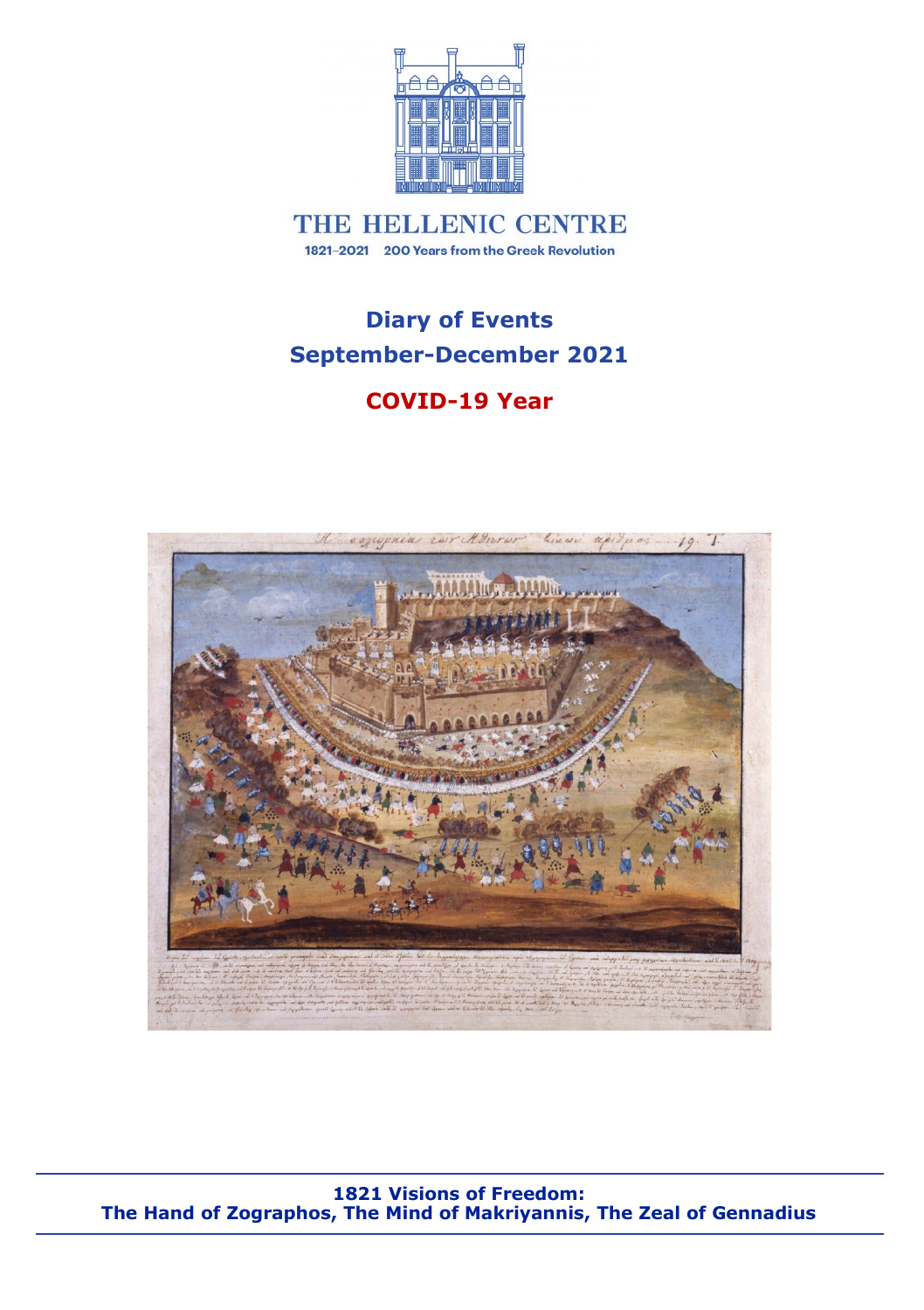## **THE HELLENIC CENTRE**



**Director**  Agatha Kalisperas

**Membership & Fund Development Officer**  Maria Kalli

**Language & Cultural Events Manager**  Evangelia Roussou

**Event Sales & Business Development Manager** Kay Stavrinou

**Operations & Events Manager**  Christina Vagioti

**Marketing & Social Media Officer** Grace Harrison Ronge

**PA to the Director** Natassa Karli

### **Office Opening Hours**

Monday-Friday 9.30am-5.30pm

16-18 Paddington Street Marylebone, London W1U 5AS T: 020 7487 5060

E: info@helleniccentre.org www.helleniccentre.org info@helleniccentre.org

#### **Follow us on**

@TheHellenicCentreLondon

[@hellenicentre](https://twitter.com/hellenicentre)

**TS** 

[helleniccentre\\_w1](https://www.instagram.com/helleniccentre_w1/)

### **MEMBERSHIP**

The Hellenic Centre relies on its membership to ensure its future. Become a Member, Support Culture, Support the Hellenic Centre. For events **organised** by the Hellenic Centre, priority is given to our members. Information on 020 7563 9833 or at [membership@helleniccentre.org.](mailto:maria@helleniccentre.org)

**GREEK LANGUAGE ONLINE COURSES**

Autumn Term: **4 October** to **17 December 2021** Online and in-person ening courses for groups and individuals taught by experienced, qualified tutors. Reasonable fees and a rich cultural programme to complement learning. Information on 020 7563 9831 or at [greekcourses@helleniccentre.org.](mailto:greekcourses@helleniccentre.org)

#### **VENUE HIRE**

Our stunning venue is available for both corporate and private hire all year round. From concerts to conferences, weddings and fashion shows our professional experienced events team is available to help you plan your perfect event. Information on 020 7563 9834 or at [bookings@helleniccentre.org.](mailto:bookings@helleniccentre.org)

#### **FRIENDS ROOM EXHIBITIONS**

Εxhibitions by Greek and Greek Cypriot artists or foreign artists whose work is inspired by a Hellenic theme. Information on 020 7563 9836 or at [christina@helleniccentre.org.](mailto:christina@helleniccentre.org)

#### **CATERING FACILITIES**

Catering arrangements for cultural & corporate events. Information on 020 7563 9836 or at [christina@helleniccentre.org.](mailto:christina@helleniccentre.org)

**MARKETING & SOCIAL MEDIA** on 020 7563 9832 or at marketing@helleniccentre.org.

**PA TO THE DIRECTOR** on 020 7487 5060 or at info@helleniccentre.org.

#### **DONATIONS TO THE HELLENIC CENTRE**

**Please make a donation -** Every single pound makes a tangible difference. Your support will sustain us into the future and enable us to continue providing high quality cultural, educational and fun events for a diverse audience.

Online donations at **[www.don8.to/HELC001](http://www.don8.to/HELC001)**. For a £5 donation text **HELC001** to **70970** 

**Hellenic Community Trust a Company limited by guarantee, Charity Reg. No. 101036 Registered Office: 9.17, Capital Tower, 91 Waterloo Road, London SE1 8RT- Reg. in England No. 2643543**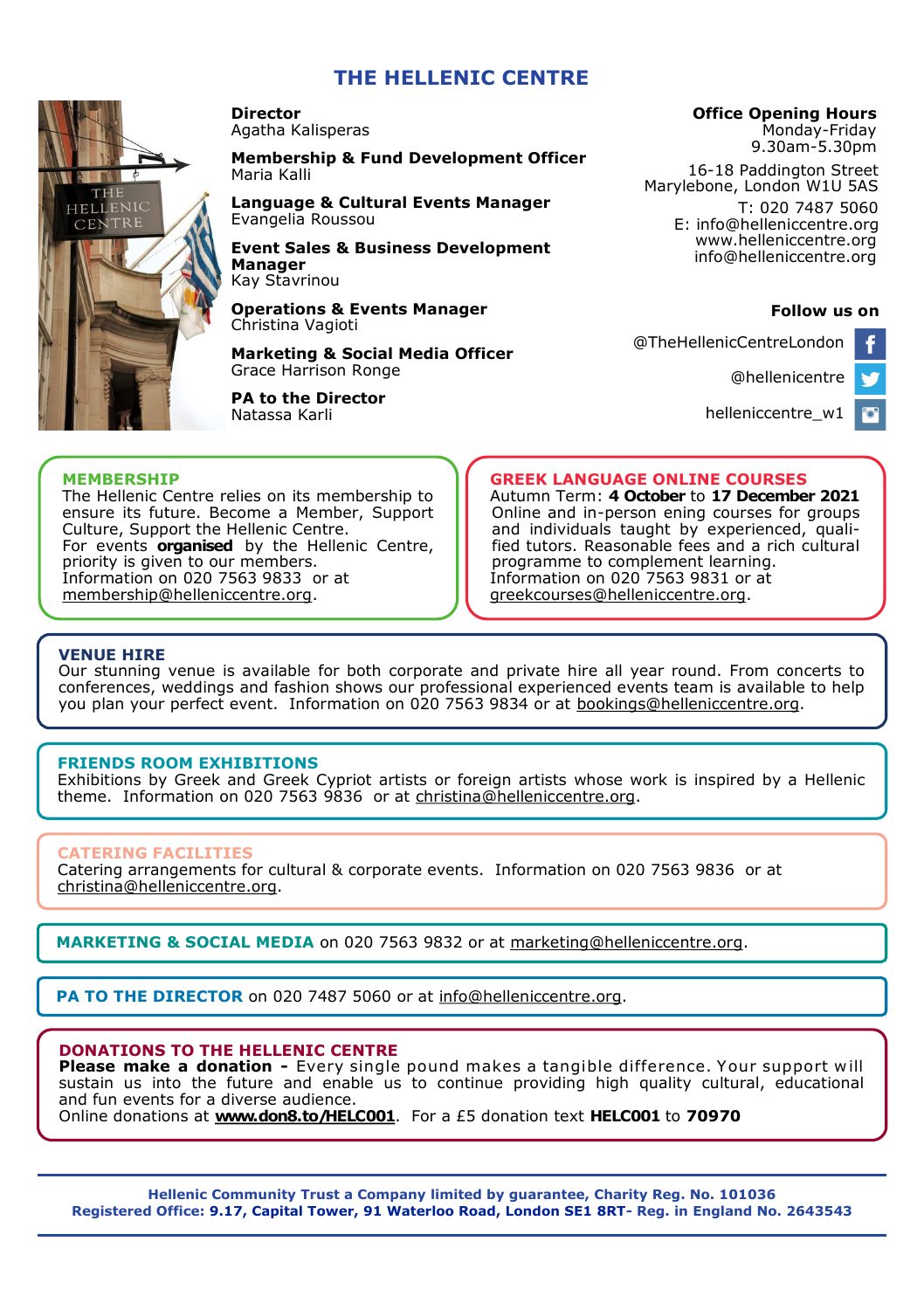## **SEPTEMBER**

### Thursday 16 September, 7pm - The Hellenic Centre

**[The Weird Wave of Greek Cinema: a Movement or a Moment?](https://helleniccentre.org/event/the-weird-wave-of-greek-cinema-a-movement-or-a-moment/)** A lecture in English with Dr Marios Psaras onlandmark films that constitute the main corpus of the so-called "Greek Weird Wave". Organised by the Anglo-Hellenic League.



Friday 24 September, 7pm - The Hellenic Centre **«Τα πιο Ωραία Λαϊκά» - Beloved Popular Songs** A Concert **organised by the Hellenic Centre** for its Members and Friends in Aid the Greek Fire Victims. The songs of Tsitsanis, Mitsakis, Hiotis, Zabetas, Kaldaras, Panou, Nikolopoulos and many others performed by the group A la Greca, promise to make this first music event at the Hellenic Centre after more than a year, a joyful and memorable occasion. We are happy and excited to see you again in our Great Hall and enjoy with you a programme of Greek popular songs.

### Thursday 16 September, 7pm - The Hellenic Centre

**An Event with HE Kate Smith**, A discussion betw een the outgoing British Ambassador to Greece and Prof Kevin Featherstone, LSE. Organised by the Anglo-Hellenic League.

## **OCTOBER**

Tuesday 5 October to Wednesday 30 March 2022 - The Hellenic Centre

**1821 Visions of Freedom: The Hand of Zographos, The Mind of Makriyannis, The Zeal of Gennadius** An exhibition of plates illustrating scenes from the Greek War of Independence. The plates from a limited edition prepared in 1926 by Frédéric Boissonas and John Gennadius reproduce the famous originals of 1836-1839 commissioned by General Makriyannis from Dimitrios Zographos to illustrate his own history of the war. Curators: Natasha Lemos, Olympia Pappa Design: Αlexis Veroucas. Sponsored by the A G Leventis Foundation. **Organised by the Hellenic Centre under the aegis of the Greece 2021 Committee.** 

### Thursday 7 October, 7pm - The Hellenic Centre

**The colours on the wings of the sphinx: imagery and metaphor in Plutarch** by Prof Judith Mossman, organised by the Society for the Promotion of Hellenic Studies.

### Friday 15 October, 7pm - The Hellenic Centre

**[Με τη ματιά του Μυριβήλη στο 1821: Μια παλιά, επίκαιρη ιστορία](https://helleniccentre.org/event/1821-through-mhyriviliss-eyes-%ce%b1n-old-story-a-timely-story/) - 1821 Through Myrivilis's Eyes: Αn Old Story, a Timely Story** A talk in Greek based on Stratis Myrivilis's radio programme and unpublished archival material on 1821 held by the speake, Myrivilis's granddaughter, Christina Angelopoulou. Part of 1821 Commemorative Lecture Series: The Greek War of Independence Revisited. **Organised by the Hellenic Centre.**

### Thursday 21 October, 7pm - The Hellenic Centre

**Book launch: Michael Llewellyn Smith's New Biography of Eleftherios Venizelos**  Michael Llewellyn-Smith was British Ambassador in Athens in the 1990s and lived in Venizelos' house. Organised by the Anglo-Hellenic League.

## **DECEMBER**

### Thursday 9 December, 7pm - The Hellenic Centre

**In the Footsteps of Lord Byron: John Frederick Lewis in Greece and Albania** A talk by Briony Llewellyn and Charles Newton. Part of 1821 Commemorative Lecture Series: The Greek War of Independence Revisited. **Organised by the Hellenic Centre.**

Tuesday 14 December, 7pm - The Hellenic Centre

**Levantine Alternatives: Greeks in Constantinople, Smyrna and Alexandria after**  1821 A lecture by Dr Philip Mansel. Part of 1821 Commemorative Lecture Series: The Greek War of Independence Revisited. **Organised by the Hellenic Centre.**

## **GREEK LANGUAGE COURSES**